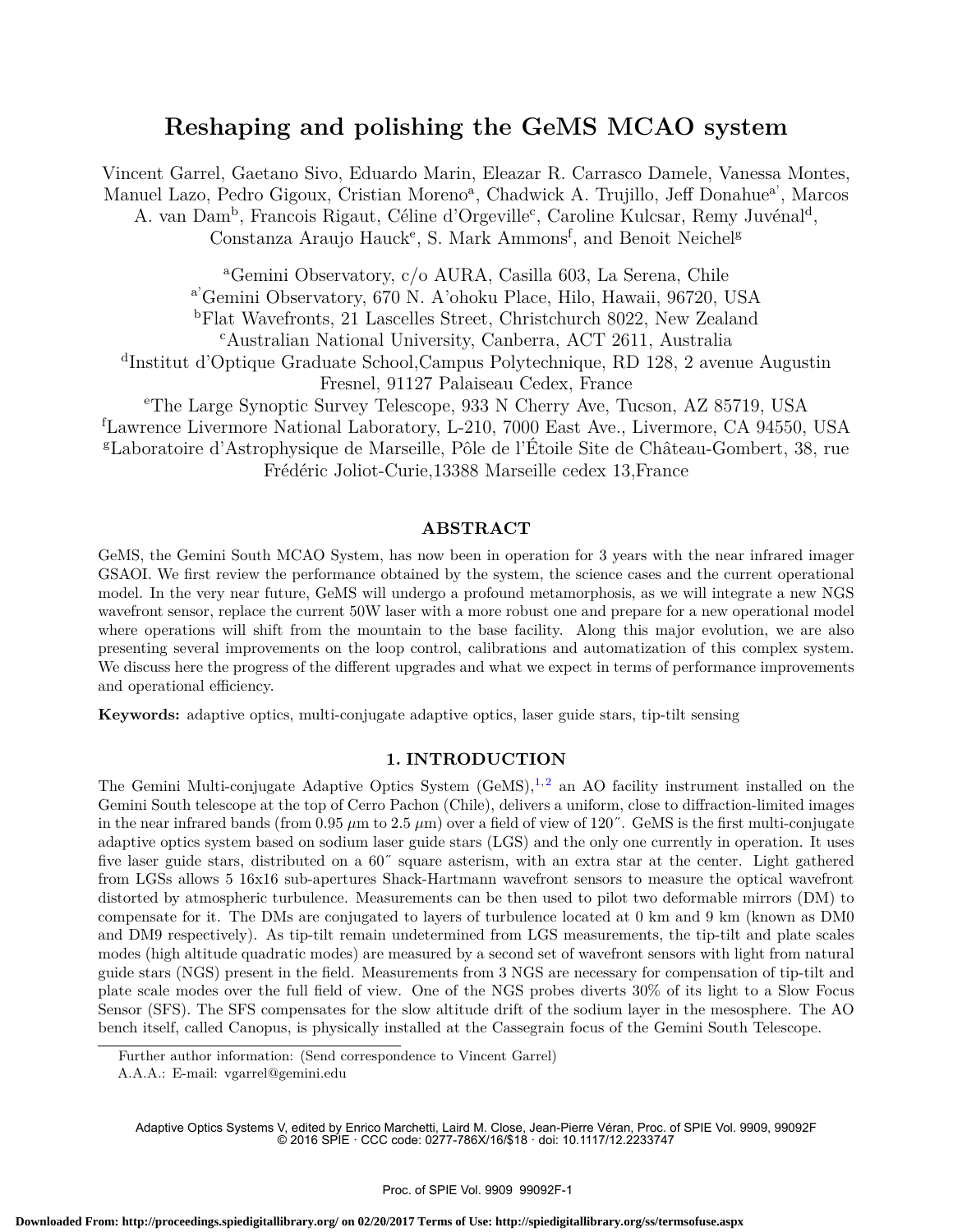

Figure 1. Sample of GeMS performance over the 2014-2015 year in terms of Strehl ratio in fonction of the seeing. Narrow-band images have been accounted as the broad band images (Br*γ* is accounted as K-band, for example). In red, performance in K-band, green in H-band and blue in J-band.

For the past 3 years, GeMS has been combined with the 85" by 85" GSAOI near infrared imager.<sup>3</sup> GSAOI consists of 4 2048*×*2048 pixels Hawaii-2RG and is equipped with a comprehensive set of wide and narrow band filters. In the future, GeMS could also routinely provide its AO-corrected beam to others instruments such as the near infrared spectro-imager Flamingos- $2<sup>4</sup>$  or the visible spectro-imager GMOS.<sup>5</sup> Flamingos-2 has a capacity for multi-object spectroscopy (MOS) while GMOS can routinely deliver MOS and Integral Field Unit (IFU) science in the visible bands.

# **2. OPERATION AND SCIENCE EXAMPLES**

Performance of GeMS in good atmospheric seeing has been steady over the 2 last years and can reach about 40% Strehl in K-band over the field of view included inside the triangle made by the 3 NGS. Maintaining performance has been more challenging in the case of medium to bad seeing, mostly due to the lower-than-expected laser power (see next section for further details). A full overview of the performance in the period 2014-2015 is offered in Figure 2.

We are still pursuing the goal of streamlining and automatizing operations of GeMS in order to reduce the Gemini operation night staff required to operate it. Moreover, we are involved in the general Gemini telescope process to migrate operation from the telescope control room to our La Serena base facility. To this effect, a Transponder-based Aircraft Detection (TBAD) unit,<sup>6</sup> directly shutting down the laser propagation when the laser beam is close from a plane, has been recently put into commissioning phase. In conjunction with VITRO (VIsualizador de TRansito Oceanico), a software providing commercial plane positions from the Chilean civil aviation DGAC, Gemini night operation staff can now decide when to safely propagate or stop the propagation of the laser beams without the help of three external spotters. We expect to operate GeMS from La Serena in 2017.

Science programs with GeMS-GSAOI are tackling a diversity of astrophysical cases. The GeMS-GSAOI wide field with a high spatial resolution has been helping several teams to reach unprecedented depth in ground-based photometric study of crowded stellar population.<sup>7,8</sup> It also helped to push the study of stellar population and formation in very different environment than our own galaxy, uncovering several hundreds of Young Stellar Objects candidates in the Large Magellanic Cloud.<sup>9</sup> It can also be used to deliver high resolution and high SNR to diffuse extended gaseous regions such as planetary nebulae<sup>10</sup> or Herbig-Haro jets<sup>11</sup> (see Figure 2).

Finally, during the commissioning of GeMS, the GMOS instrument was used in its imaging mode. As expected, the performance was slightly better than an equivalent GLAO system in the visible, *i.e.*, improving the FWHM by a factor of about 2 compared to the seeing in median atmospheric conditions but not reaching the diffraction limit of the telescope. The gain in light concentration due to better resolution overcomes the lesser throughput due to the additional Canopus optics. Results have been compiled and are the subject of a dedicated publication.<sup>12</sup>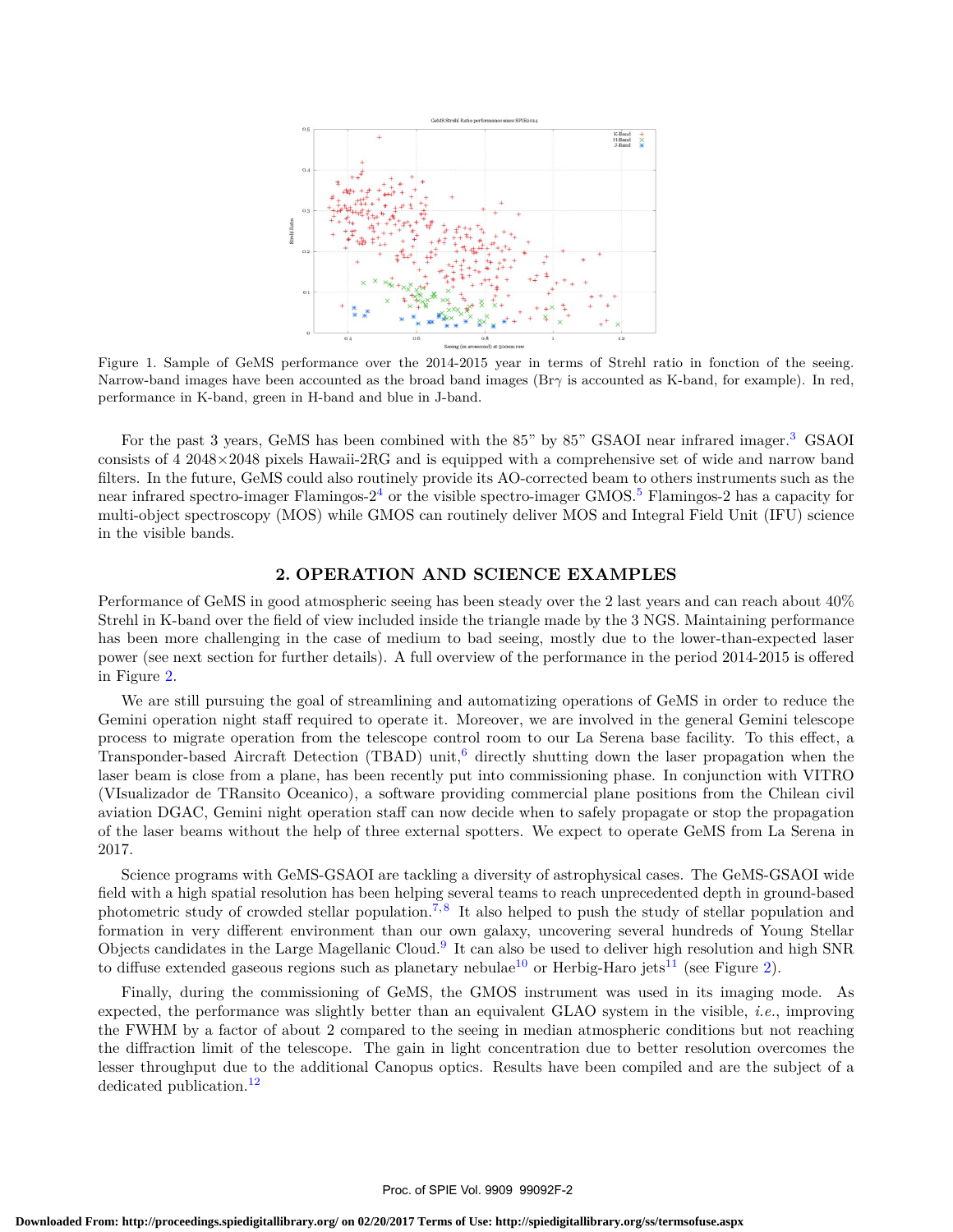

Figure 2. Left:GeMS-GSAOI image of MHO 1502 such as mapped by Ferrero *et al.*. Right: A GeMS and GMOS NGC6369 planetary nebula. This image with a FWHM of 0.08 in i- and z-band was taken in excellent seeing condition.

## **3. A NEW LASER SYSTEM**

The laser system is one of the very key components for the GeMS instrument. The current laser, a 50W sodium laser system delivered by Lockheed Martin Coherent Technologies (LMCT) in March 2010, has seen its first light on-sky in January 2011.<sup>13</sup> Two infrared laser lines are independently amplified multiple times before being mixed inside a sum frequency generation birefringent crystal to produce a laser line centered the D2a sodium resonance. This complex system is located in a container-like box mounted on a side telescope platform providing a controlled environment. Since its first light, a very significant amount of engineering efforts has been devoted into the laser maintenance and its preparation before GeMS-GSAOI runs, with varying degrees of success in terms of laser power (from 25 to 35W over the last 2 years) and stability over a run. In September 2015, a 8.3 magnitude earthquake hit northern Chile. As a result, GeMS laser suffered from major misalignment and could only be recovered in February 2016 after massive troubleshooting operations on the laser bench. The laser power has very been recently improved to 37W with an  $M^2$  of 1.2.

In parallel, we looked for potential laser replacements with similar performance in terms of photon return but increased robustness and ease of use, in order to decrease the engineering workload and provide more sustainable long term operation for GeMS. Based upon favorable conclusions from an internal study, the Gemini board endorsed the procurement of a new laser. The procurement phase was done through a public request for quotes. The review committee opted for a Toptica SodiumStar laser. The laser will be assembled before the end of 2016 and received and tested by Gemini staff over the course of 2017. Gemini also intends to replace the current Gemini North laser with such a Toptica laser in the coming years.

The Beam Transfer Optics (BTO) system transferring the laser beam between the telescope side platform and the Laser Launch Telescope placed behind the secondary mirror will be modified *a minima* to accept the beams from one or the other laser. The BTO will continue to split the laser beam into 5 beams to form the asterism of 5 Laser Guide Stars (LGS). The Toptica laser will also be mounted on the telescope side platform but outside of the controlled environment box (see figure 3). We currently intend to keep the current LMCT as a backup unit. In a longer term, depending on our on-sky results of photon return in the low sodium concentration season (i.e. summer),<sup>14</sup> this scheme allows us to keep open the option of co-adding both laser beams for improved AO performance.

### **4. A NEW NGS WFS: NGS2**

We are also addressing another shortcoming of the current GeMS instrument by preparing an upgrade for the Natural Guide Star Wavefront Sensor (NGS WFS). The current WFS can acquire up to 3 NGS with 3 mechanical probes moving over a technical field of view of 120 arcseconds to deliver measurements of tip-tilt and plate scales modes. Each probe is essentially a quad-cell APD fed through an optical fiber after the incoming beam being split by a tiny pyramid. Due to alignment and design issues complicated by the compactness of the probes, the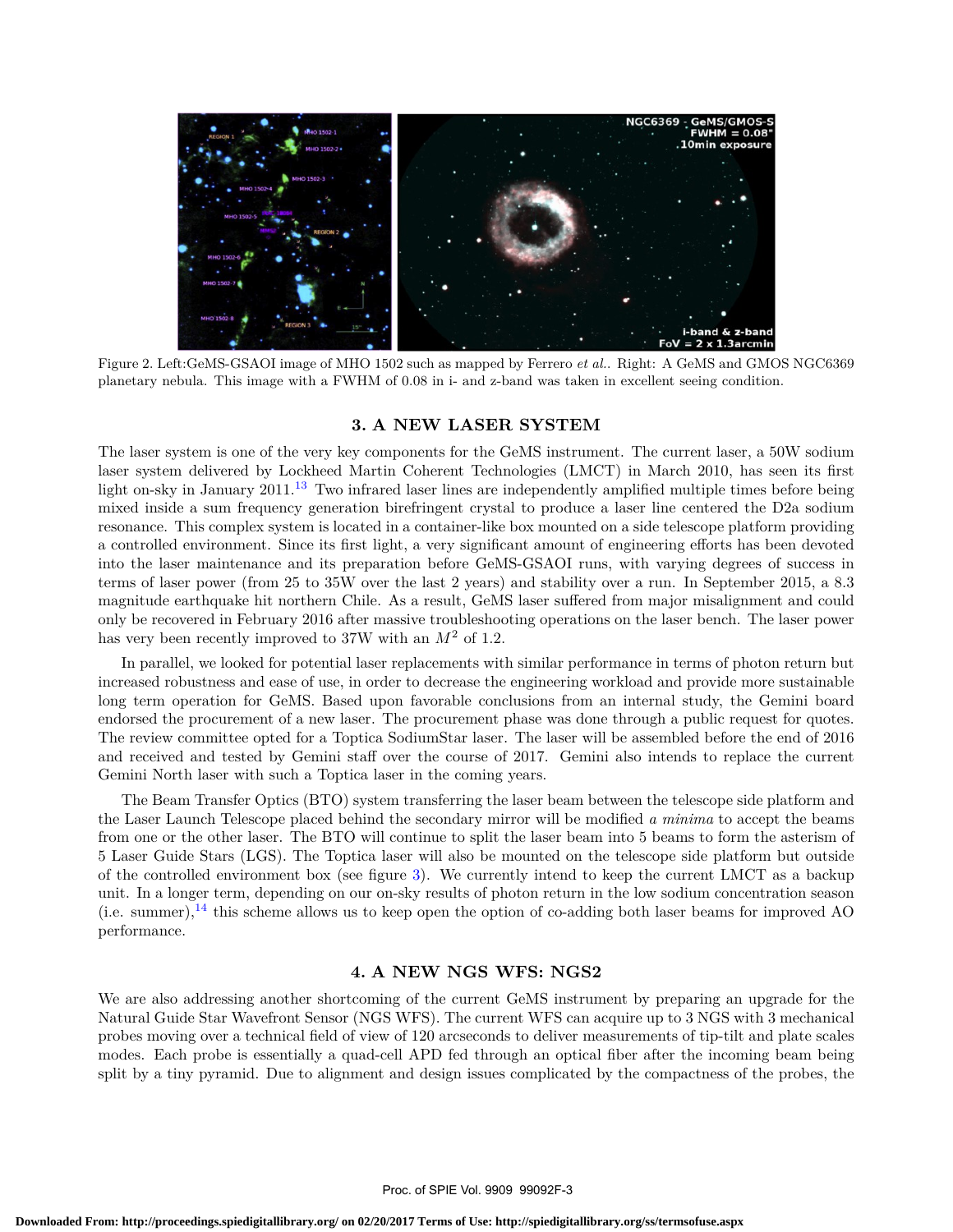

Figure 3. Scheme of the telescope laser side plateform. The telescope structure lies on the right. The LMCT laser is currently contained in the container-like box on the left. The new laser will be installed in the intermediate open space and connected to the beam transfer optics in a similar manner as the current one.

throughput is vastly below the original specification (the best estimate of the throughput gives a low 4%). For regular science programs, GeMS requires three stars of magnitude 15.5 or brighter in the R-Band. Moreover, the probes have a limited field of view of 1.4" and do not possess auxiliary wide field acquisition cameras; the NGS acquisition process can be slow as optical distortion prevents us to forecast probe positions to the arcsecond level compared to the star position on sky.

Both concerns can be addressed simultaneously with large benefits using more recent technology. The NGS2 project, replacing the current NGSWFS, has been proposed by an ANU group led by Francois Rigaut, funded by several Australian institutions and the Gemini Observatory (See Rigaut *et al.*, this conference for further details). The project is based upon the acquisition of the full technical field of view of 120" by a single focal plane EMCCD camera. Three small regions of interest can be then defined around the NGS and read up to 800 Hz. Centroid measurements will serve to deliver tip-tilt and plate scale modes. The system is simpler and more robust than the current NGS WFS: it is based on classic sized optics, there are no moving parts except a focus stage to compensate for eventual drifts and finally the software associated with NGS2 will incorporate a model to compensate for previously calibrated high distortion.

We expect the new NGS2 to deliver precise tip-tilt and plate scale modes measurements at least down to magnitude 17 with a goal for 18. This will dramatically increase the GeMS sky coverage (see Figure 4), allowing GeMS to observe more extra-galactic science fields. The acquisition procedure will also be accelerated and simplified as the operator will be able to check the entire field of view and eventually correct the position of the region of interest in front of the NGS.

Gemini staff are responsible for the overall supervision of the project, the integration and commissioning phase on the telescope and the replacement of the current SFS measurements by measurements by one of the telescope peripheral wavefront sensors. Completion of the project is expected over the course of 2017.

# **5. ASTROMETRIC CALIBRATION**

Although astrometry was not a formal part of the original science cases envisaged for GeMS, it can become a staple of the GeMS-GSAOI science due to its unprecedented ratio between diffraction-limited resolution and a large field of view. The astrometric precision is currently limited by some still undetermined dynamic systematic effects to about  $0.4$  to  $0.5$  milliarcsecond rms after calibration of high-order distortions in post-processing.<sup>15</sup> This performance can currently only be achieved if a sufficient number of natural sources are present in each GSAOI quadrant. Calibrating and understanding the sources of distortions requires an accurate reference target that can be inserted in the Canopus bench at any time. We will be very soon upgrading the Canopus focal plane calibration source to this effect. The current Canopus calibration source is made of 10 usable sources (*i.e.* fake stars) which are created through a combination 10 *µ*m pinholes fed by optical fibers. They are used for various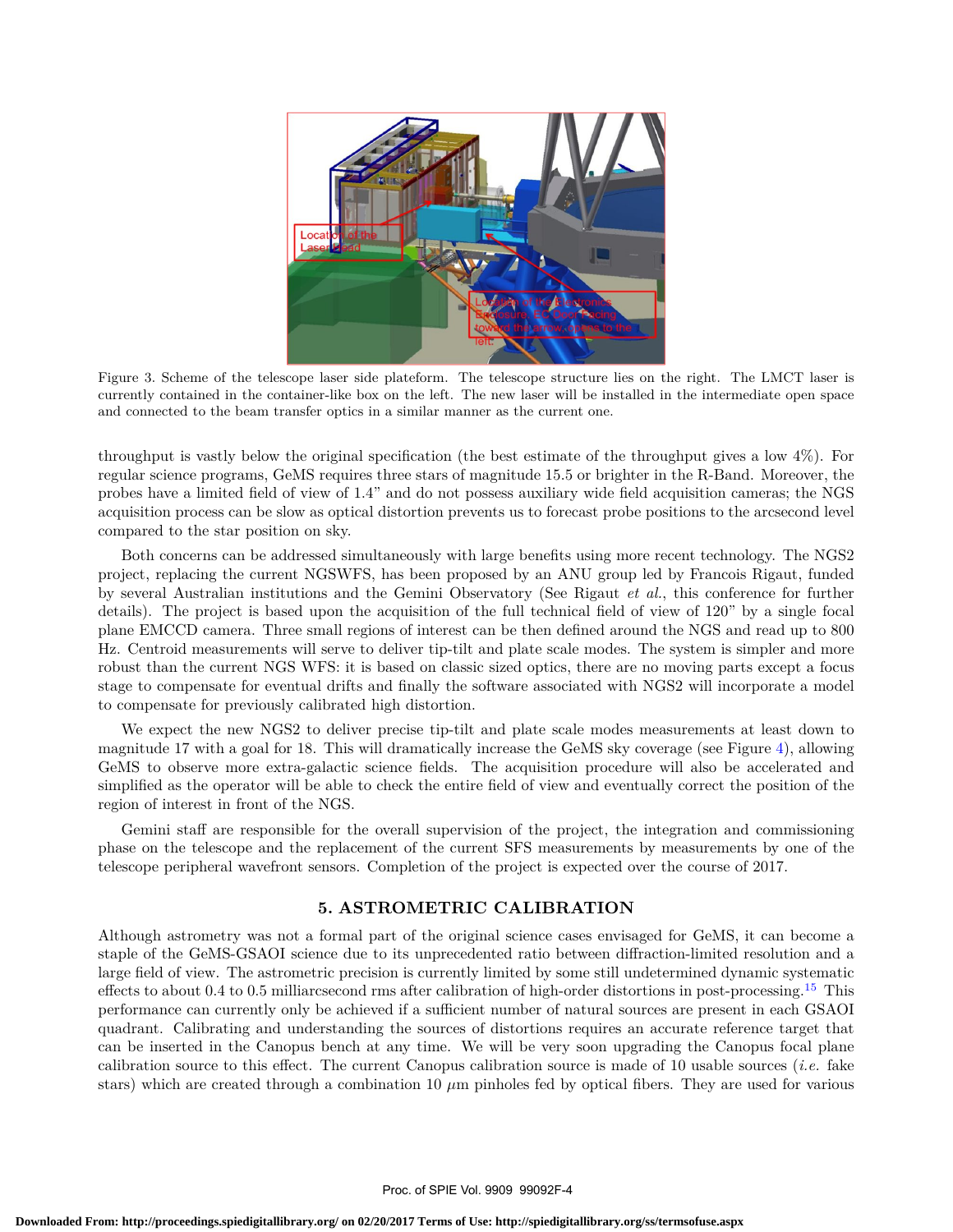

Figure 4. Sky coverage of the NGSWFS in function of the galactic latitude. In red curves for the current NGSWFS and expected for NGS2 with a limiting magnitude of 17. Acquisition with less than 3 NGS is feasible with a small decrease in uniformity of the performance over the field of view.



Figure 5. On the left, a picture of the actual NGS focal plane calibration source. About 10 sources are actually used for calibration. On the right, the design of the photomask. Each black dots represents a 10*µ*m clear pinhole over a chrome covered quartz plate. Slits are present outside the GSAOI field of view.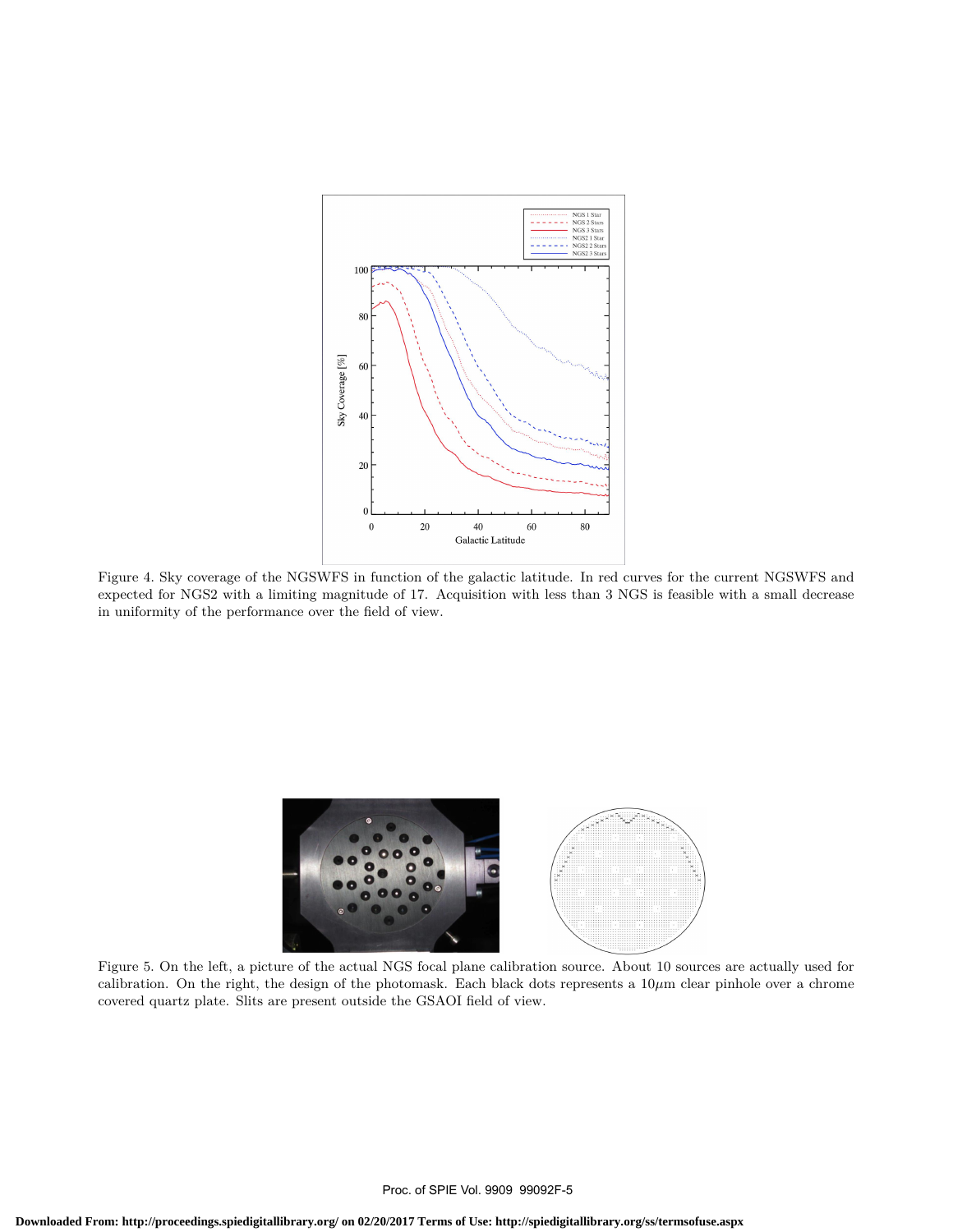

Figure 6. Imagelets around PSF in the Flamingos 2 during the NCPA process. A red box has been added to represent the size of the real Flamingos 2 pixel before applying the super resolution process. 2 last imagelets are the ones further away from the center of the field and their PSFs are more aberrated. On the top are represented imagelets before the NCPA process, on the bottom are the ones after NCPA process.

AO calibrations (NGS WFS and GSAOI tomographic Non Common Path Aberration (NCPA)). The position of each pinhole is only known within the limits of about  $100 \mu m$ . We will replace it with a custom design quartz photomask covered in chrome with sub-micron precision on the position and size of clear pinholes and multiply their number so they cover the entire Canopus field of view with a pitch slightly inferior to 2 arcseconds (see figure 5). Additional empty space has been cleared around 19 pinholes in order to continue the current AO calibrations. Additional thin slits have been added; they are located outside the field of view of GSAOI but inside the MOS area of the Flamingos-2 instrument. We intend to provide some spectral calibration of the Flamingos-2 instrument in combination with GeMS using the same mask (see next section for further details).

On a longer term, for science targets in sparse fields, a diffractive pupil mask, $^{16}$  carefully creating diffraction spikes in the image is forecasted. In sparser fields, the astrometry is particularly interesting for brown dwarfs and possibly for exoplanets detection through astrometric measurements.

## **6. AO FACILITY: PREPARING FOR FLAMINGOS2**

In order to prepare for a GeMS-Flamingos-2 pairing, several calibrations need to be taken care of. Flamingos-2 is currently in operation in seeing-limited mode where its plate scale is about 180 milliarcseconds per pixel. In its AO-mode, due to the change of f-ratio introduced by Canopus, the plate scale is expected to change to about 90 milliarcsecond which is severely under-sampling the diffraction-limited PSF in the near-infrared domain. One the very necessary calibrations, if the complete optical quality including the AO- and science-instrument is not exquisite, remains the NCPA process. In the case of GeMS, the NCPA calibration needs to be done with tomography, correcting as much as possible optical misalignment in the full field of view using the combination of DM0 and DM9. In the case of the critically sampled GSAOI, the tomographic process is achieved through  $OPRA$ ,<sup>17</sup> a yorick module achieving NCPA calibration through the Phase Diversity principle<sup>18,19</sup> in the Fourier domain. The OPRA code has been extensively customized over the years for the GeMS-GSAOI NCPA process, in order to accelerate its operation and improve results.

Due to Flamingos-2 being severely under-sampled and the current tomographic NCPA OPRA module based per definition (due to the use of the Fourier domain information) on well-sampled images, we wrote an additional module to achieve super-resolution on the phase diversity defocused images in the Flamingos-2 plane. Super resolution images can be easily achieved in the case of a NCPA calibration using a well calibrated Tip-Tilt Mirror in open loop to dither by a sub-pixel distance between consecutive low resolution images. In our case, we choose to acquire 16 consecutive low resolution Flamingos-2 images in a regular grid of 4 by 4 with a pitch of 22.5 milliarcseconds and reconstruct the final image by interlacing the low resolution ones\* . Samples of the super resolution images, acquired in H-Band filter, can be seen in Figure 6. Estimating the Strehl ratio in a super resolution image remains a risky endeavor but we tentatively give an estimate of about 7% in average. One can clearly see PSF of different shapes, with some large extensions when PSFS are afar of the center of the field (the last ones in figure  $6$  ).

<sup>\*</sup> this algorithm is an extremely simplified version of the drizzle algorithm, routinely used with Hubble Space Telescope images.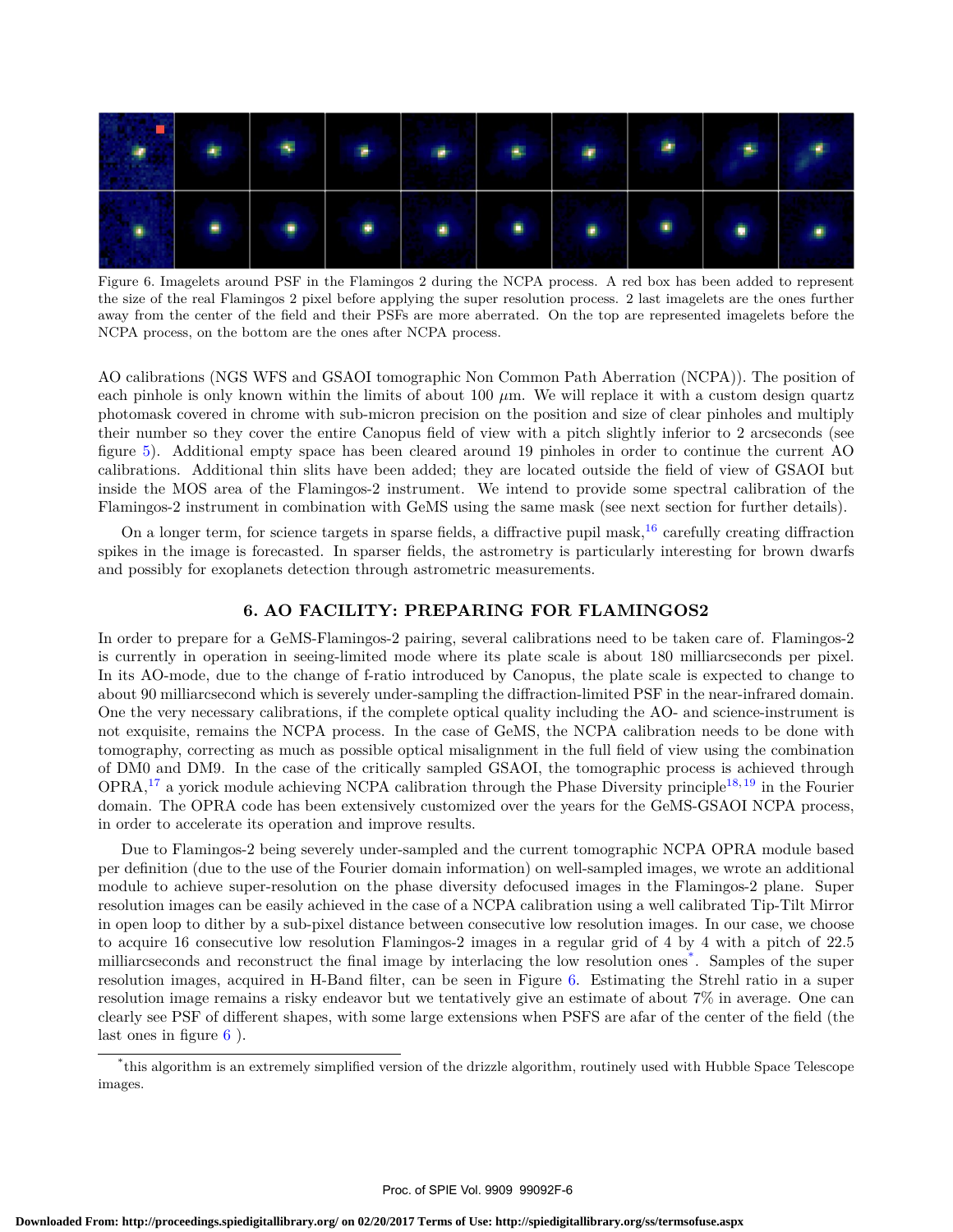

Figure 7. On top, Flamingos2 spectrum with the J-H grism of a calibration source in the f/16 mode through a 2 pixel slit. On the bottom. Only edges of the bands are represented. On the bottom Flamingos2 spectrum with the same grism but through Canopus with a f/32 beam. The slit is about 1 pixel in this case.

The super resolution images are then used as inputs for the OPRA phase diversity module. We limited the reconstruction to half the modes we routinely use in the case of GSAOI images, i.e. 60 DM0 modes and 39 DM9 modes, in order to ensure the convergence of the OPRA iterative process. Results through 2 iterations of the full OPRA process can be seen in the Figure 6. In this case, the Strehl Ratio is estimated to be around  $25\%$ and PSFs have now a more common shape all over the field of view. The Full Width Half Max is estimated to 90 milliarcsecond. It means a Flamingos-2 180 milliarcsecond slit would contain an already good fraction (70 to 80%) of the encircled energy. We will continue to improve the NCPA process as our goal is to be able to achieve science with 90 milliarseconds slits for Flamingos-2 in its AO-fed MOS mode.

We also briefly checked the quality of the Flamingos-2 spectrum using one of the Canopus pinhole sources in the focal plane fed by a hand-held spectral calibration source (model: HG1 from Ocean Optics) through an optical fiber. As can be seen in Figure 6 , results are very encouraging for the J-H band. Spectrum were taken in a classic setting, i.e. a slit 2 pixel wide fed by f/16 beam issued from the Gemini Calibration Unit. In this setup, at the edges of the spectral band some skewness in the line profile can be seen. By comparison, Canopus provides to Flamingos-2 an f/32 beam, a spectrum taken without NCPA optimization provides a less skewed and narrower line response. In the future, the Canopus focal plane calibration source will have the option to be fed by a permanently installed spectral calibration source. More systematic calibrations will be then achieved.

# **7. CONCLUSION**

While maintaining GeMS in operation, we are preparing it to be extensively reshaped over the course of the next few years. The new laser will improve the reliability of GeMS and its AO performance while decreasing the engineering workload. The new NGS WFS, NSG2, will open exciting new science cases to the Gemini community due to the larger sky coverage while decreasing our current observing overheads. We will also start to operate the GeMS system remotely next year as a part of the general Gemini Telescope new operation scheme.

We are also making significant progress in polishing several aspects of the GeMS calibrations: the new Canopus focal plane calibration unit will allow to better track the drifts of optical distortions and help our users in their post-processing endeavor. New calibrations such as NCPA and spectral lines resolution are underway to prepare the GeMS to Flamingos-2 pairing. The same tools will be used for GMOS pairing. Finally we will also refine the tip-tilt control law to include a vibration compensation scheme based on a LQG control law (See Sivo *et al.*, this conference for further details).

GeMS is an already unique and complex AO facility tackling efficiently science cases requiring both high spatial resolution and wide field of view. Reshaping its last few challenging sub-systems and polishing its calibration to a new level will bring a new intense luster to this MCAO system.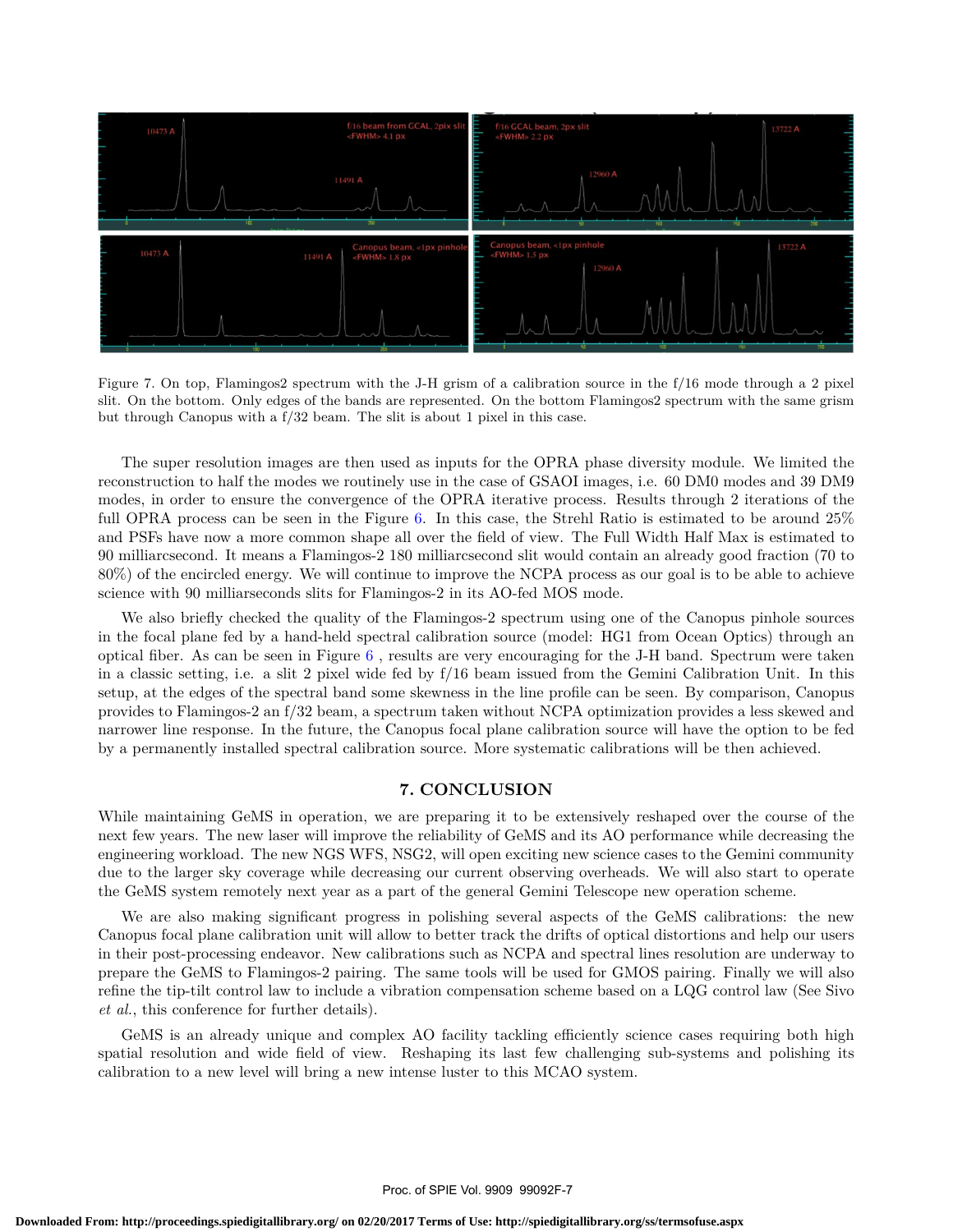#### **8. ACKNOWLEDGMENTS**

This work is based on observations obtained at the Gemini Observatory, which is operated by the Association of Universities for Research in Astronomy, Inc., under a cooperative agreement with the NSF on behalf of the Gemini partnership: the National Science Foundation (United States), the National Research Council (Canada), CONICYT (Chile), the Australian Research Council (Australia), Ministério da Ciência, Tecnologia e Inovação (Brazil) and Ministerio de Ciencia, Tecnología e Innovación Productiva (Argentina).

## **REFERENCES**

- [1] Rigaut, F., Neichel, B., Boccas, M., d'Orgeville, C., Vidal, F., van Dam, M. A., Arriagada, G., Fesquet, V., Galvez, R. L., Gausachs, G., Cavedoni, C., Ebbers, A. W., Karewicz, S., James, E., Lührs, J., Montes, V., Perez, G., Rambold, W. N., Rojas, R., Walker, S., Bec, M., Trancho, G., Sheehan, M., Irarrazaval, B., Boyer, C., Ellerbroek, B. L., Flicker, R., Gratadour, D., Garcia-Rissmann, A., and Daruich, F., "Gemini multiconjugate adaptive optics system review - I. Design, trade-offs and integration," *MNRAS* **437**, 2361– 2375 (Jan. 2014).
- [2] Neichel, B., Rigaut, F., Vidal, F., van Dam, M. A., Garrel, V., Carrasco, E. R., Pessev, P., Winge, C., Boccas, M., d'Orgeville, C., Arriagada, G., Serio, A., Fesquet, V., Rambold, W. N., Lührs, J., Moreno, C., Gausachs, G., Galvez, R. L., Montes, V., Vucina, T. B., Marin, E., Urrutia, C., Lopez, A., Diggs, S. J., Marchant, C., Ebbers, A. W., Trujillo, C., Bec, M., Trancho, G., McGregor, P., Young, P. J., Colazo, F., and Edwards, M. L., "Gemini multiconjugate adaptive optics system review - II. Commissioning, operation and overall performance," *MNRAS* **440**, 1002–1019 (May 2014).
- [3] McGregor, P., Hart, J., Stevanovic, D., Bloxham, G., Jones, D., Van Harmelen, J., Griesbach, J., Dawson, M., Young, P., and Jarnyk, M. A., "Gemini South Adaptive Optics Imager (GSAOI)," in [*Ground-based Instrumentation for Astronomy*], Moorwood, A. F. M. and Iye, M., eds., *Society of Photo-Optical Instrumentation Engineers (SPIE) Conference Series* **5492**, 1033–1044 (Sept. 2004).
- [4] Eikenberry, S., Bandyopadhyay, R., Bennett, J. G., Bessoff, A., Branch, M., Charcos, M., Corley, R., Dewitt, C., Eriksen, J.-D., Elston, R., Frommeyer, S., Gonzalez, A., Hanna, K., Herlevich, M., Hon, D., Julian, J., Julian, R., Lasso, N., Marin-Franch, A., Marti, J., Murphey, C., Raines, S. N., Rambold, W., Rashkind, D., Warner, C., Leckie, B., Gardhouse, W. R., Fletcher, M., Hardy, T., Dunn, J., Wooff, R., and Pazder, J., "FLAMINGOS-2: the facility near-infrared wide-field imager and multi-object spectrograph for Gemini," in [*Society of Photo-Optical Instrumentation Engineers (SPIE) Conference Series*], *Society of Photo-Optical Instrumentation Engineers (SPIE) Conference Series* **8446**, 84460I (Sept. 2012).
- [5] Hook, I. M., Jørgensen, I., Allington-Smith, J. R., Davies, R. L., Metcalfe, N., Murowinski, R. G., and Crampton, D., "The Gemini-North Multi-Object Spectrograph: Performance in Imaging, Long-Slit, and Multi-Object Spectroscopic Modes," *PASP* **116**, 425–440 (May 2004).
- [6] Coles, W. A., Murphy, T. W., Melser, J. F., Tu, J. K., White, G. A., Kassabian, K. H., Bales, K., and Baumgartner, B. B., "A Radio System for Avoiding Illuminating Aircraft with a Laser Beam," *PASP* **124**, 42–50 (Jan. 2012).
- [7] Geisler, D., Saracino, S., Dalessandro, E., Ferraro, F., Lanzoni, B., Mauro, F., Villanova, S., Moni Bidin, C., Miocchi, P., and Massari, D., "GEMS Observations of Obscured Galactic Bulge Globular Clusters," in [*American Astronomical Society Meeting Abstracts*], *American Astronomical Society Meeting Abstracts* **227**, 225.03 (Jan. 2016).
- [8] Massari, D., Fiorentino, G., McConnachie, A., Bono, G., Dall'Ora, M., Ferraro, I., Iannicola, G., Stetson, P. B., Turri, P., and Tolstoy, E., "GeMS MCAO observations of the Galactic globular cluster NGC 2808: the absolute age," *Astronomy* & *Astrophysics* **586**, A51 (Feb. 2016).
- [9] Bernard, A., Neichel, B., Samal, M. R., Zavagno, A., Andersen, M., Evans, C. J., Plana, H., and Fusco, T., "Deep GeMS/GSAOI near-infrared observations of N159W in the Large Magellanic Cloud," *ArXiv e-prints* (May 2016).
- [10] Manchado, A., Stanghellini, L., Villaver, E., García-Segura, G., Shaw, R. A., and García-Hernández, D. A., "High-resolution Imaging of NGC 2346 with GSAOI/GeMS: Disentangling the Planetary Nebula Molecular Structure to Understand Its Origin and Evolution," *Astrophys. Journal* **808**, 115 (Aug. 2015).